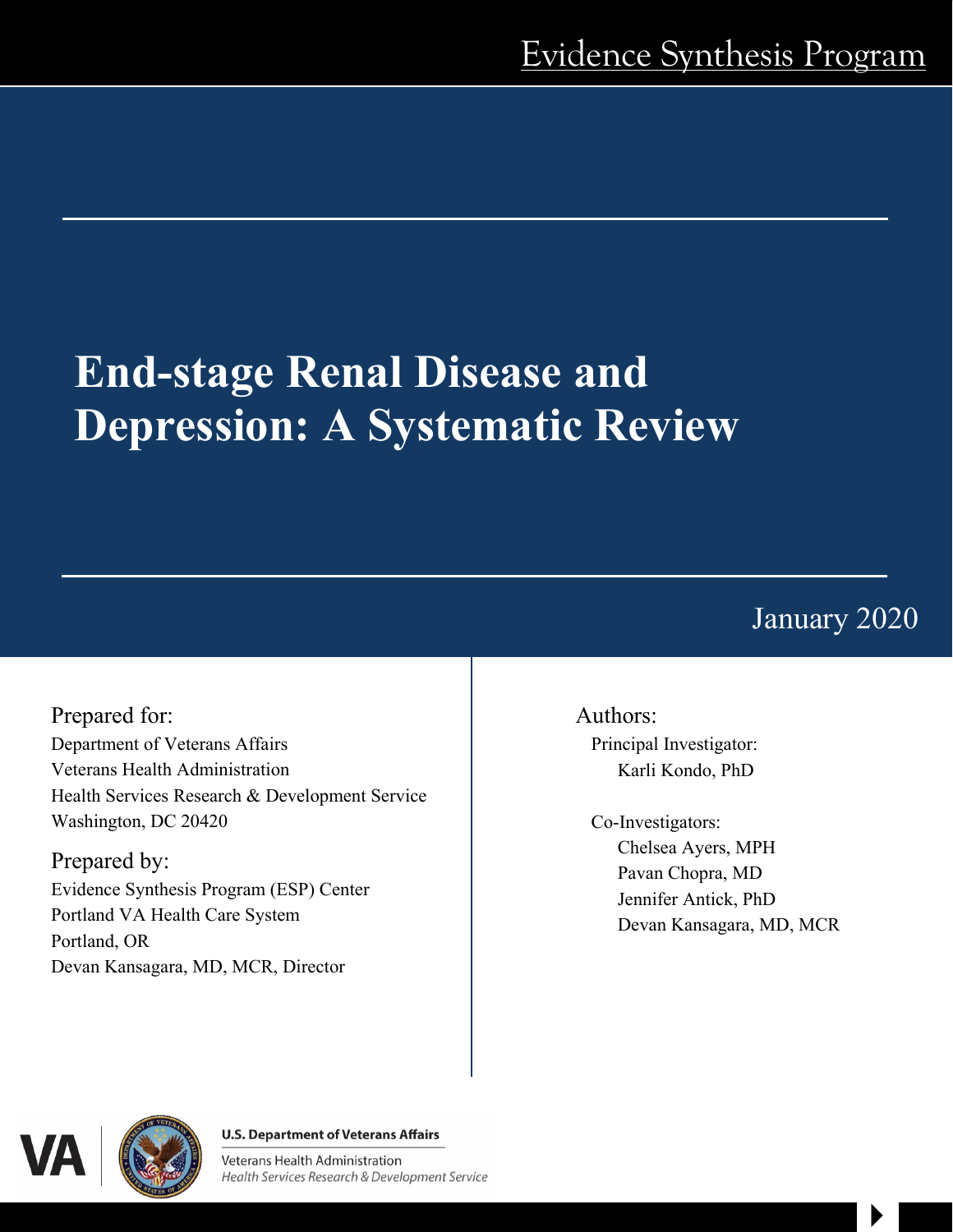# **PREFACE**

The VA Evidence Synthesis Program (ESP) was established in 2007 to provide timely and accurate syntheses of targeted healthcare topics of importance to clinicians, managers, and policymakers as they work to improve the health and healthcare of Veterans. These reports help:

- Develop clinical policies informed by evidence;
- Implement effective services to improve patient outcomes and to support VA clinical practice guidelines and performance measures; and
- Set the direction for future research to address gaps in clinical knowledge.

The program is comprised of four ESP Centers across the US and a Coordinating Center located in Portland, Oregon. Center Directors are VA clinicians and recognized leaders in the field of evidence synthesis with close ties to the AHRQ Evidence-based Practice Center Program and Cochrane Collaboration. The Coordinating Center was created to manage program operations, ensure methodological consistency and quality of products, and interface with stakeholders. To ensure responsiveness to the needs of decision-makers, the program is governed by a Steering Committee comprised of health system leadership and researchers. The program solicits nominations for review topics several times a year via the [program website.](https://www.hsrd.research.va.gov/publications/esp/TopicNomination.cfm)

Comments on this evidence report are welcome and can be sent to Nicole Floyd, Deputy Director, ESP Coordinating Center at [Nicole.Floyd@va.gov.](mailto:Nicole.Floyd@va.gov)

**Recommended citation:** Kondo K, Ayers CK, Chopra P, Antick J, Kansagara D. End Stage Renal Disease and Depression: A Systematic Review. Washington, DC: Evidence Synthesis Program, Health Services Research and Development Service, Office of Research and Development, Department of Veterans Affairs. VA ESP Project #05-225; 2020. Available at: [https://www.hsrd.research.va.gov/publications/esp/reports.cfm.](https://www.hsrd.research.va.gov/publications/esp/reports.cfm)

This report is based on research conducted by the Evidence Synthesis Program (ESP) Center located at the VA Portland Healthcare System, Portland, OR, funded by the Department of Veterans Affairs, Veterans Health Administration, Health Services Research and Development. The findings and conclusions in this document are those of the author(s) who are responsible for its contents; the findings and conclusions do not necessarily represent the views of the Department of Veterans Affairs or the United States government. Therefore, no statement in this article should be construed as an official position of the Department of Veterans Affairs. No investigators have any affiliations or financial involvement (*eg*, employment, consultancies, honoraria, stock ownership or options, expert testimony, grants or patents received or pending, or royalties) that conflict with material presented in the report.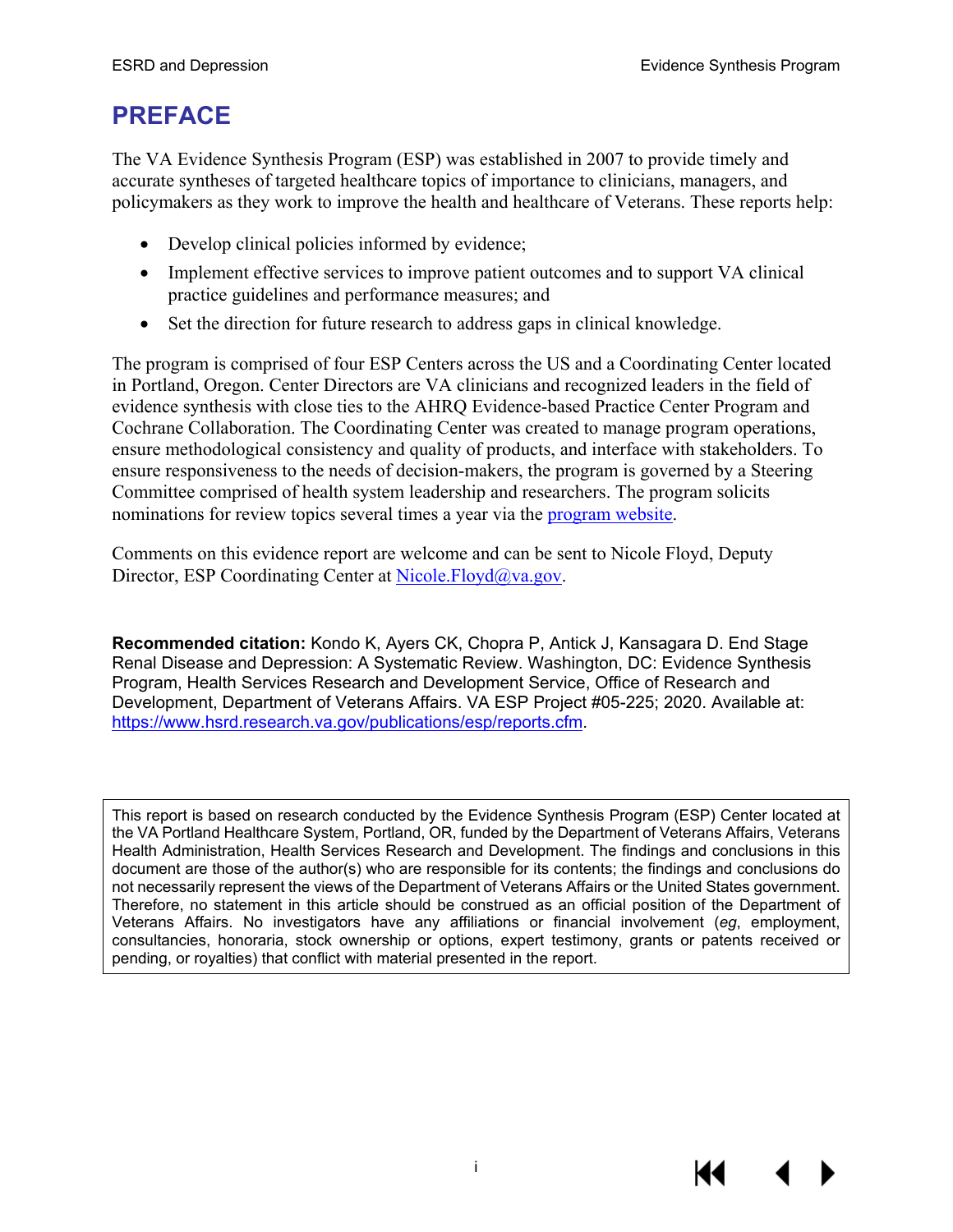# **ACKNOWLEDGMENTS**

This topic was developed in response to a nomination by the VHA Kidney Disease and Dialysis Program office and the VHA Dialysis Dashboard committee for an evidence review on screening and treatment of depression in end-stage renal disease (ESRD) patients. The scope was further developed with input from the topic nominators (*ie*, Operational Partners), the ESP Coordinating Center, the review team, and the technical expert panel (TEP).

In designing the study questions and methodology at the outset of this report, the ESP consulted several technical and content experts. Broad expertise and perspectives were sought. Divergent and conflicting opinions are common and perceived as healthy scientific discourse that results in a thoughtful, relevant systematic review. Therefore, in the end, study questions, design, methodologic approaches, and/or conclusions do not necessarily represent the views of individual technical and content experts.

The authors gratefully acknowledge Robin Paynter, MLIS, and the following individuals for their contributions to this project:

## **Operational Partners**

Operational partners are system-level stakeholders who have requested the report to inform decision-making. They recommend Technical Expert Panel (TEP) participants; assure VA relevance; help develop and approve final project scope and timeframe for completion; provide feedback on draft report; and provide consultation on strategies for dissemination of the report to field and relevant groups.

Susan Crowley, MD, FASN National Program Director for Kidney Disease and Dialysis Chief, Renal Section VA Connecticut Healthcare System

Andrew S. Pomerantz, MD National Mental Health Director, Integrated Services Office of Mental Health and Suicide Prevention Veterans Health Administration, Washington, DC

Edward P. Post, MD, PhD National Primary Care Director, Primary Care-Mental Health Integration with the Office of Primary Care Veterans Health Administration, Washington, DC

Laura D. Taylor, LSCSW National Director, Social Work, Veterans Health Administration; Care Management, Chaplain, and Social Work. Veterans Health Administration, Washington, DC

K4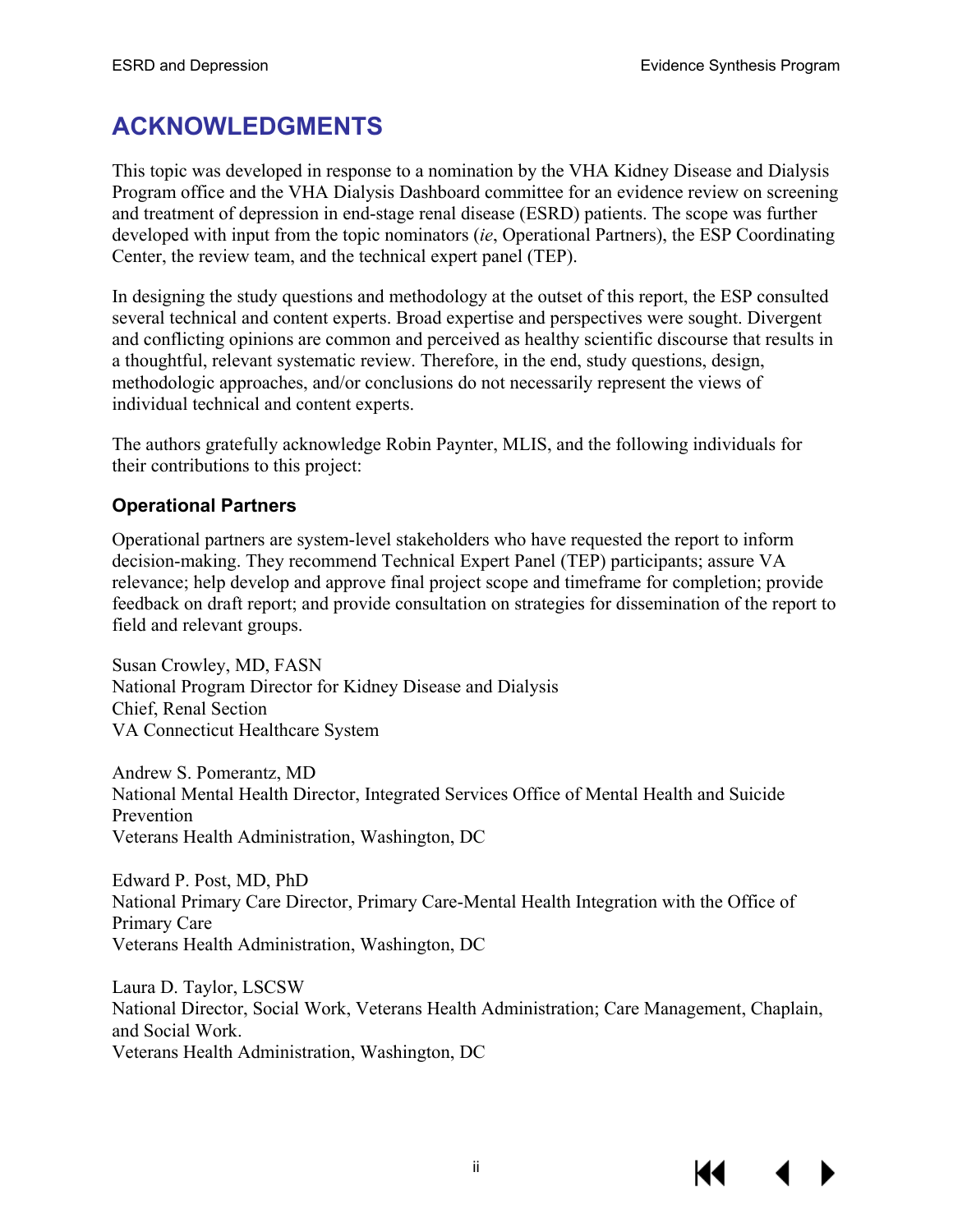## **Technical Expert Panel (TEP)**

To ensure robust, scientifically relevant work, the TEP guides topic refinement; provides input on key questions and eligibility criteria, advising on substantive issues or possibly overlooked areas of research; assures VA relevance; and provides feedback on work in progress. TEP members are listed below:

Michael Fischer, MD, MSPH Jesse Brown VA Medical Center Chicago, IL

Steven Weisbord, MD, MSc VA Pittsburgh Healthcare System Pittsburgh, PA

Suzanne Watnick, MD Northwest Kidney Centers Seattle, WA

#### **Peer Reviewers**

The Coordinating Center sought input from external peer reviewers to review the draft report and provide feedback on the objectives, scope, methods used, perception of bias, and omitted evidence. Peer reviewers must disclose any relevant financial or non-financial conflicts of interest. Because of their unique clinical or content expertise, individuals with potential conflicts may be retained. The Coordinating Center and the ESP Center work to balance, manage, or mitigate any potential nonfinancial conflicts of interest identified.

К€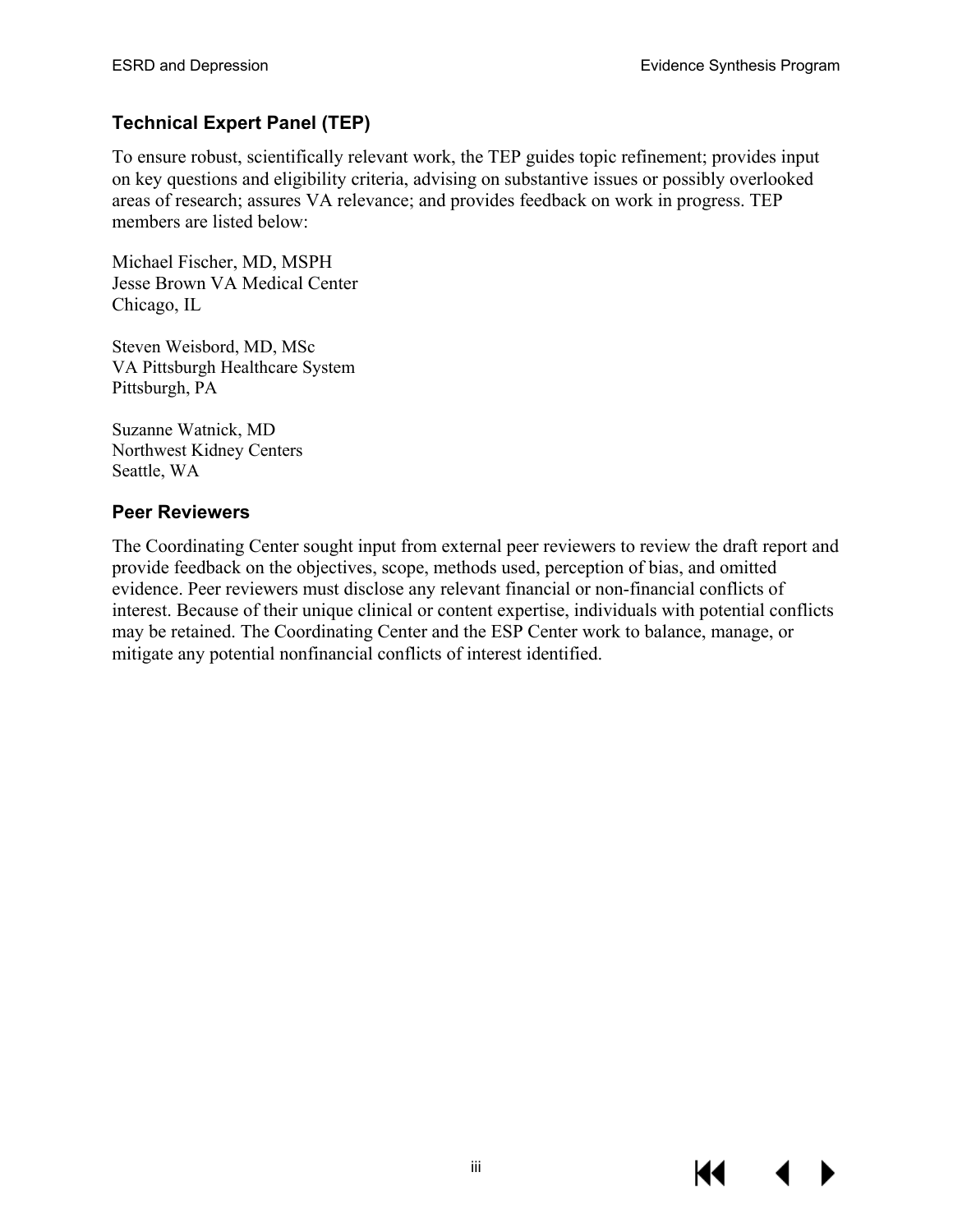# **ABSTRACT**

Aim: We conducted a systematic review to evaluate the performance characteristics of screening tools for depression in Veterans with end-stage renal disease (ESRD), and to better understand the impact, benefits, and harms of depression screening and subsequent treatment for depression.

Methods: We searched electronic databases, clinical trial registries, and reference lists through April 2019 for diagnostic accuracy studies of depression tools for patients with ESRD and for trials examining the effectiveness of interventions for the treatment of depression in patients with ESRD. We abstracted data on study design, interventions, and outcomes. Dual assessment of a study's full text, quality, and strength of evidence (SOE) was agreed upon by consensus using pre-specified criteria.

Results: We included 20 treatment RCTs and 16 diagnostic accuracy studies. The best-studied tool was the Beck Depression Inventory-II (BDI-II). Across 4 BDI-II studies, a cutoff of ≥16 provides the best balance between sensitivity and specificity. The BDI-II performed reasonably well when compared to a gold standard clinical interview.

SSRIs were the most studied type of drug and the evidence was largely insufficient. We found moderate SOE that long-term, high-dose Vitamin D3 is ineffective for reducing depression severity. Cognitive behavioral therapy (CBT) is more effective than (undefined) psychotherapy and placebo for depression improvement and quality of life (low SOE), and acupressure is more effective than treatment as usual (TAU) or sham to reduce depression severity (low SOE).

Conclusion: There is limited research evaluating the diagnostic accuracy of most screening tools for depression in patients with ESRD. The BDI-II with a cutoff of  $\geq 16$  provides a good balance of sensitivity and specificity. More research is needed to support the use of other tools. We found low SOE that CBT, sertraline, and acupressure may be beneficial. There is moderate SOE that high-dose Vitamin D3 is ineffective. More research is needed.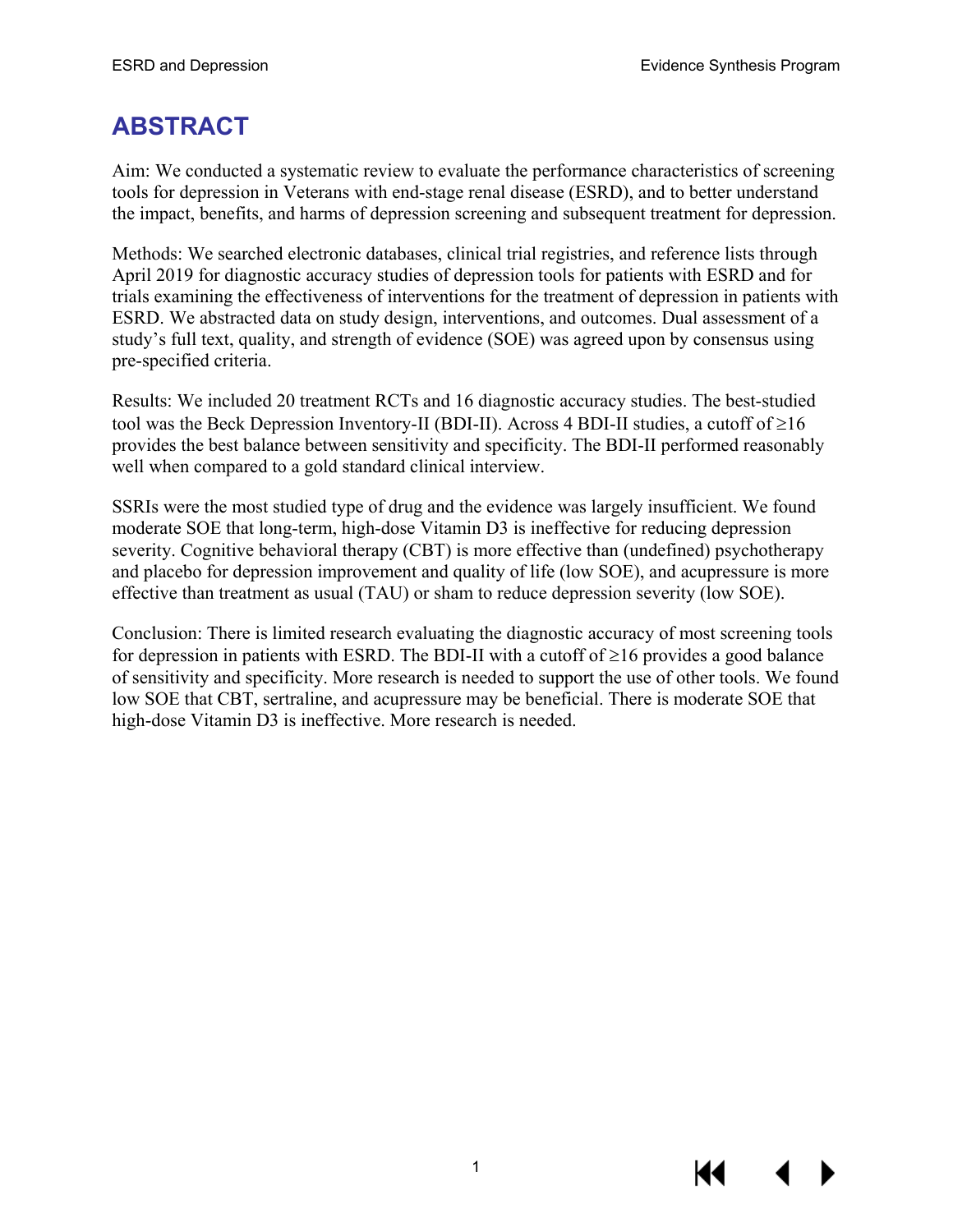# **EXECUTIVE SUMMARY**

### **AIM**

We conducted a systematic review to evaluate the performance characteristics of screening tools for depression in Veterans with end-stage renal disease (ESRD), and to better understand the impact, benefits, and harms of depression screening and subsequent treatment for depression.

## **METHODS**

We conducted a systematic review by searching electronic databases, clinical trial registries, and reference lists from database inception through April 2019 for diagnostic accuracy studies of depression tools for patients with ESRD and for randomized and non-randomized controlled trials directly comparing pharmacological and non-pharmacological interventions for depression in ESRD patients to each other, placebo, or waitlist control. We abstracted data on study design, interventions, and outcomes. Dual assessment of studies' full text, quality, and strength of evidence (SOE) was agreed upon by consensus using pre-specified criteria.

## **RESULTS**

We included 20 treatment randomized controlled trials (RCT) and 16 diagnostic accuracy studies.

#### **Key Question 1. What are the performance characteristics of screening tools for depression in patients with ESRD?**

For diagnostic accuracy, the best studied tool was the Beck Depression Inventory-II (BDI-II). Table i uses data from the 2 United States (US) and 2 United Kingdom (UK) studies that screened for major depressive disorder (MDD) to compare positive and negative predictive values across reported MDD prevalence rates for a) the general US population (7.1%); b) Veterans receiving care in Veterans Health Administration (VHA) patient-centered medical homes (13.5%); c) patients with ESRD, diagnosed using a gold standard clinical interview (22.8%); d) Veterans with ESRD (method of diagnosis not-reported; 33%), and e) patients with ESRD, diagnosed using a screening tool (39.3%). Studies evaluate both the BDI-II and the Patient Health Questionnaire-9 (PHQ-9) and highlight the impact of the population-specific prevalence rate on positive and negative predictive values for a specific threshold. It is important to note that at the higher prevalence rates seen in patients with ESRD, negative predictive value is generally high. However, positive predictive value is often less than ideal (due to the higher rate of false positives), and providers should keep this in mind if using the results of depression screening tools to guide treatment decisions.

Across the 4 BDI-II studies, a cutoff of  $\geq$ 16 provides the best balance between sensitivity and specificity. In fact, we found that in some studies, the BDI-II performed reasonably well when compared to a gold standard clinical interview. The caveats, however, are that very few studies included participants that resemble US Veterans, there was heterogeneity across studies in the way the tools were administered, and very few studies contributed data for the same thresholds.



KI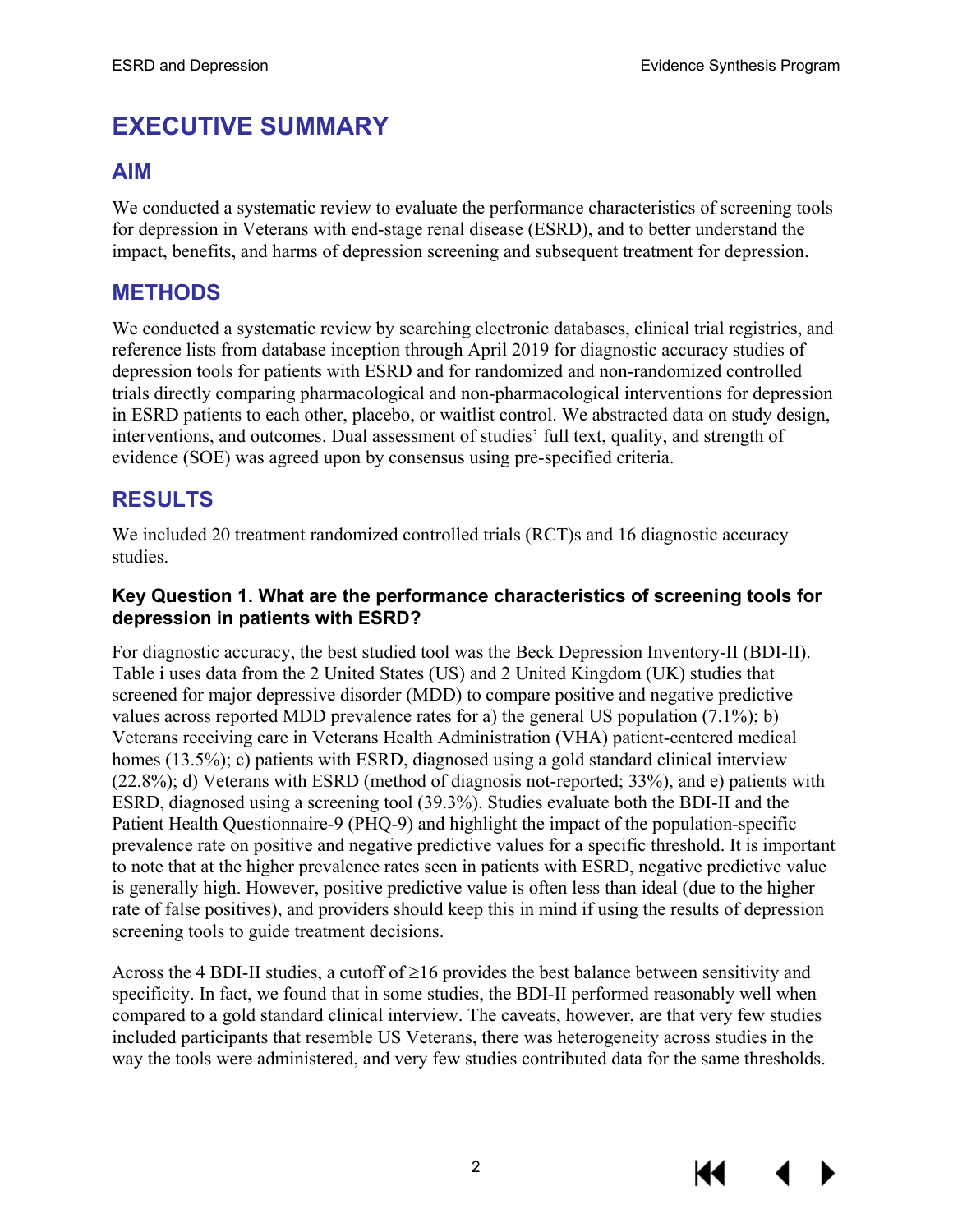| Author, Year<br><b>N, % MDD</b><br>(Ref), % MDD<br><b>Tool, Cutoff</b> | <b>Sensitivity</b><br>$(\%)$           | <b>Specificity</b><br>$(\% )$ | <b>Prevalence</b><br><b>Assumption</b><br>(%) | <b>Positive</b><br><b>Predictive</b><br><b>Value</b> | <b>Negative</b><br><b>Predictive Value</b> |  |
|------------------------------------------------------------------------|----------------------------------------|-------------------------------|-----------------------------------------------|------------------------------------------------------|--------------------------------------------|--|
| Beck Depression Inventory-II (BDI-II)                                  |                                        |                               |                                               |                                                      |                                            |  |
| Balogun, 2011<br>$N = 96$<br>30.6%, 37.1%<br>$BDI \ge 10$              | 68                                     | 77                            | 7.1 <sup>a</sup>                              | 0.88                                                 | 0.50                                       |  |
|                                                                        |                                        |                               | $13.5^{b}$                                    | 0.32                                                 | 0.94                                       |  |
|                                                                        |                                        |                               | 22.8 <sup>c</sup>                             | 0.47                                                 | 0.89                                       |  |
|                                                                        |                                        |                               | 33.0 <sup>d</sup>                             | 0.59                                                 | 0.83                                       |  |
|                                                                        |                                        |                               | 39.3 <sup>e</sup>                             | 0.66                                                 | 0.79                                       |  |
| Watnick, 2005<br>$N = 62$<br>19.4%, NR                                 | 91                                     | 86                            | 7.1 <sup>a</sup>                              | 0.33                                                 | 0.99                                       |  |
|                                                                        |                                        |                               | $13.5^{b}$                                    | 0.50                                                 | 0.98                                       |  |
|                                                                        |                                        |                               | 22.8 <sup>c</sup>                             | 0.66                                                 | 0.97                                       |  |
| $BDI \ge 16$                                                           |                                        |                               | 33.0 <sup>d</sup>                             | 0.76                                                 | 0.95                                       |  |
|                                                                        |                                        |                               | 39.3 <sup>e</sup>                             | 0.81                                                 | 0.94                                       |  |
| Chilcot, 2008                                                          | 88.9                                   | 87.1                          | 7.1 <sup>a</sup>                              | 0.35                                                 | 0.99                                       |  |
| $N = 40$                                                               |                                        |                               | $13.5^{b}$                                    | 0.52                                                 | 0.98                                       |  |
| 22.5%; 30-<br>32.5%<br>$BDI \ge 16$                                    |                                        |                               | 22.8 <sup>c</sup>                             | 0.67                                                 | 0.96                                       |  |
|                                                                        |                                        |                               | 33.0 <sup>d</sup>                             | 0.77                                                 | 0.94                                       |  |
|                                                                        |                                        |                               | 39.3 <sup>e</sup>                             | 0.82                                                 | 0.92                                       |  |
|                                                                        | 100                                    | 78                            | 7.1 <sup>a</sup>                              | 0.26                                                 | 1.0                                        |  |
| <b>Grant, 2008</b><br>$N = 57$                                         |                                        |                               | $13.5^{b}$                                    | 0.42                                                 | 1.0                                        |  |
| 12.3%; 31.6%                                                           |                                        |                               | 22.8 <sup>c</sup>                             | 0.57                                                 | 1.0                                        |  |
| <b>BD I≥15</b>                                                         |                                        |                               | 33.0 <sup>d</sup>                             | 0.69                                                 | 1.0                                        |  |
|                                                                        |                                        |                               | 39.3 <sup>e</sup>                             | 0.74                                                 | 1.0                                        |  |
|                                                                        | Patient Health Questionnaire 9 (PHQ-9) |                               |                                               |                                                      |                                            |  |
|                                                                        | 92                                     | 92                            | 7.1 <sup>a</sup>                              | 0.47                                                 | 0.99                                       |  |
| Watnick, 2005<br>$N = 62$<br>19.4%, NR<br>PHQ-9≥10                     |                                        |                               | $13.5^{b}$                                    | 0.64                                                 | 0.99                                       |  |
|                                                                        |                                        |                               | 22.8 <sup>c</sup>                             | 0.77                                                 | 0.97                                       |  |
|                                                                        |                                        |                               | 33.0 <sup>d</sup>                             | 0.85                                                 | 0.96                                       |  |
|                                                                        |                                        |                               | 39.3 <sup>e</sup>                             | 0.88                                                 | 0.95                                       |  |

#### **Table i. Positive and negative predictive values associated with depression rates in 4 US populations**

<sup>a</sup> General US population, <sup>b</sup> Veterans receiving care in VHA patient-centered medical homes, <sup>c</sup> Patients with ESRD, diagnosed using a gold standard clinical interview, <sup>d</sup> Veterans with ESRD (diagnosis method NR), <sup>e</sup> Patients with ESRD, diagnosed using a screening tool. Abbreviations: BDI-II = Beck Depression Inventory-II; MDD = Major Depressive Disorder

Studies evaluating a (typically short) screening tool against an established validated tool performed well overall. Since the Quality Incentive Program (QIP) requires a follow-up assessment after an initial positive screen, these short tools may be good options for this purpose. The BDI-Fast Screen (FS) in particular performed well when compared to the BDI-II.

KI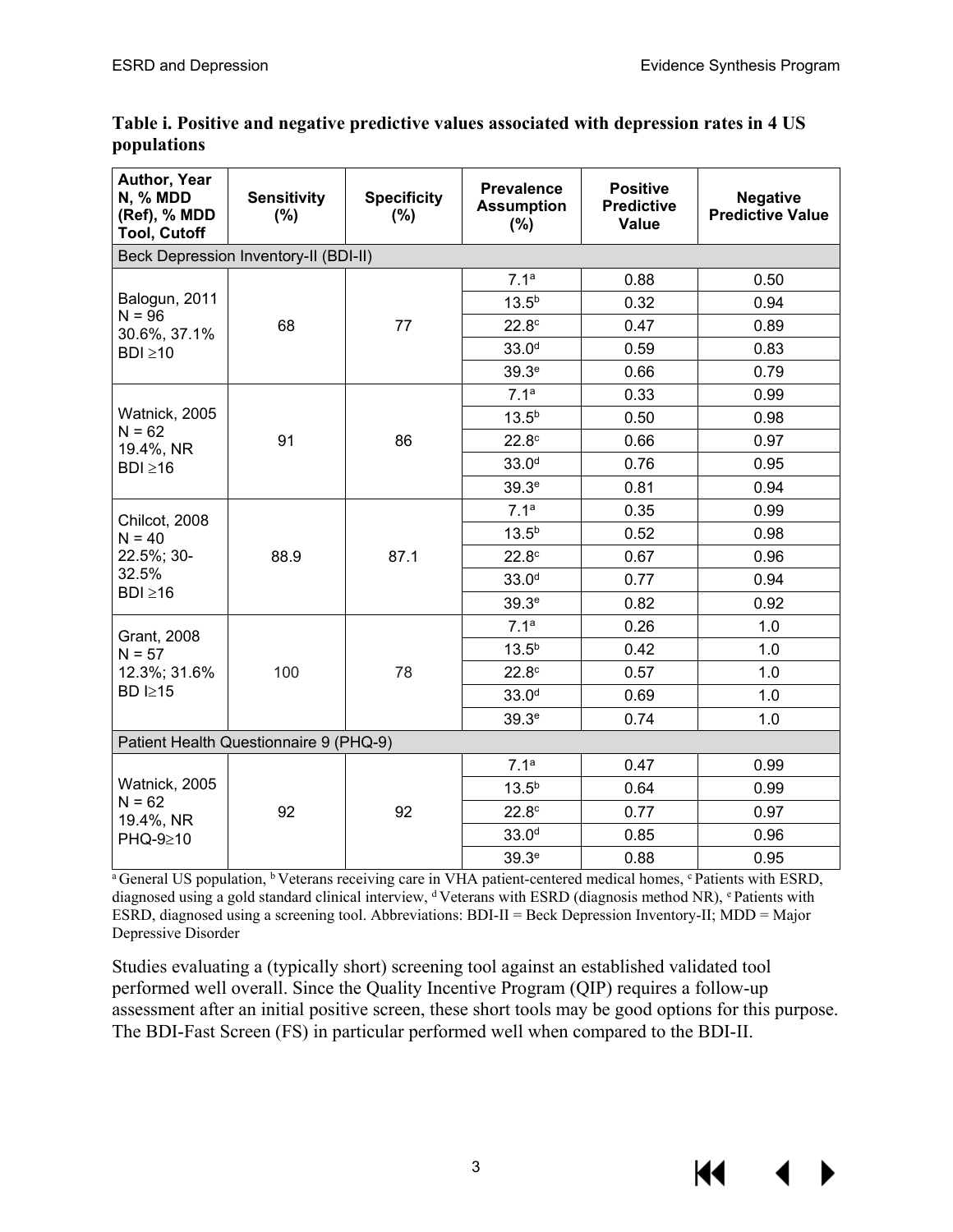#### **Key Question 2. What is the impact of screening for depression in patients with ESRD on intermediate and/or patient outcomes?**

We identified no studies examining the impact of screening on intermediate or health outcomes.

#### **Key Question 3. What is the effectiveness of depression treatment in patients with ESRD and depression?**

Among pharmacological interventions SSRIs were the most-studied drug class, and the evidence was largely insufficient, except for low-strength evidence from 1 trial of sertraline that it improves clinician-rated depression more than cognitive behavioral therapy (CBT). We found moderate SOE that long-term, high-dose Vitamin D3 is ineffective for reducing depression severity. For non-pharmacological treatments we found low SOE that CBT is more effective than other forms of psychotherapy and placebo for depression improvement and quality of life. There was also low SOE for acupressure reducing depression severity when compared with usual treatment or sham acupressure (see Table ii). Evidence on all other treatments was insufficient to draw conclusions.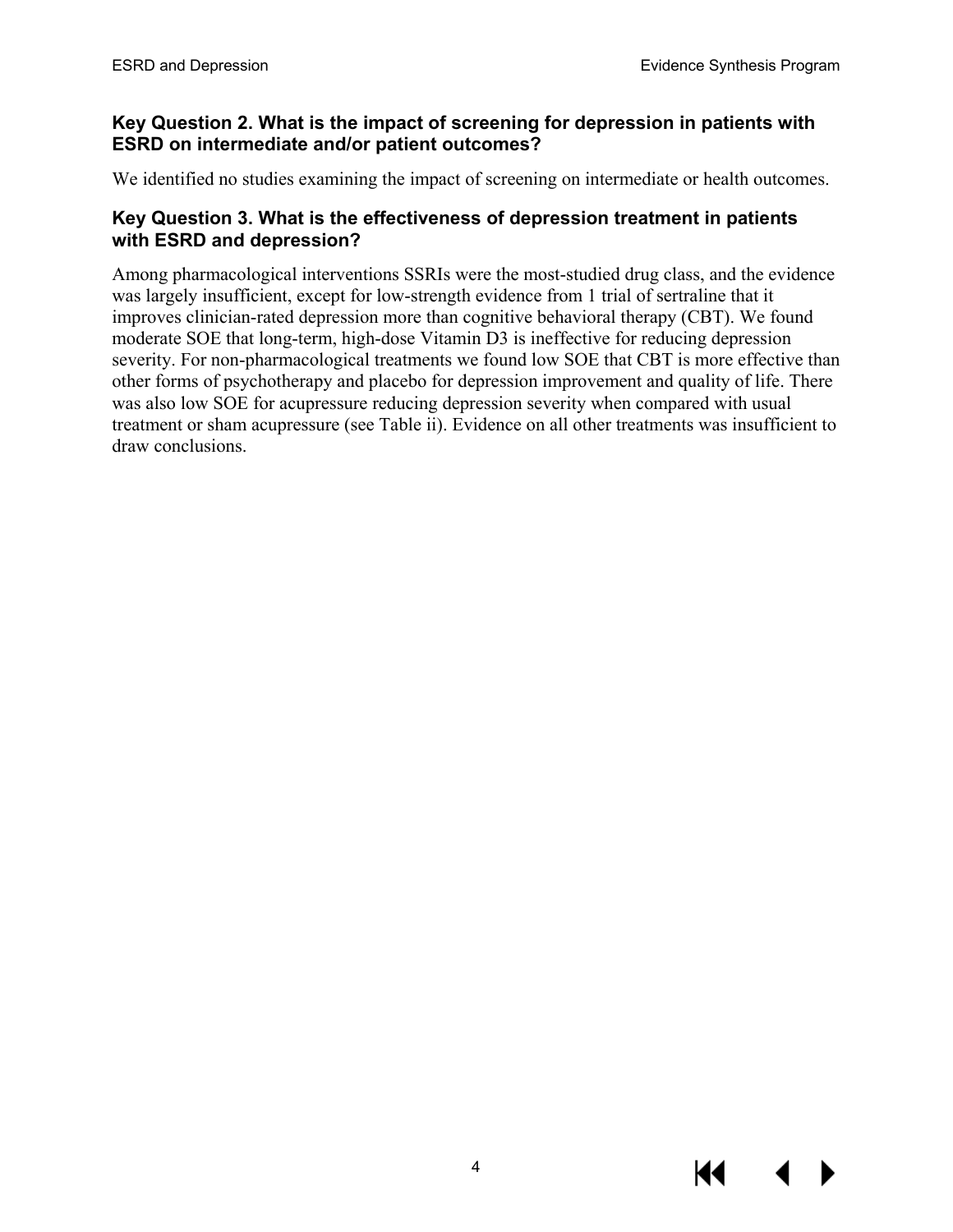#### **Table ii. Strength of evidence of intervention effectiveness**

| Intervention                                     | N   | <b>Depression</b><br><b>Severity</b> | Quality of<br>Life | Fatigue           | Sleep<br>Quality |
|--------------------------------------------------|-----|--------------------------------------|--------------------|-------------------|------------------|
| SSRI vs control                                  | 94  | Insufficient                         |                    | --                | --               |
| Citalopram vs<br>psychological<br>training       | 44  | Insufficient                         |                    |                   |                  |
| Sertraline vs CBT                                | 120 | <b>No</b><br><b>Difference</b>       |                    | --                | --               |
| CBT <sub>vs</sub><br>psychotherapy               | 90  | <b>Benefit</b>                       | <b>Benefit</b>     |                   |                  |
| CBT vs<br>psychoeducation                        | 130 | Insufficient                         |                    | --                |                  |
| CBT vs control                                   | 125 | <b>Benefit</b>                       | <b>Benefit</b>     | --                |                  |
| <b>MBSR vs TAU</b>                               | 41  | Insufficient                         |                    | --                |                  |
| <b>Guided Imagery</b><br>vs control              | 80  | Insufficient                         |                    |                   |                  |
| Benson<br>Relaxation<br>Technique vs.<br>control | 70  | Insufficient                         |                    |                   |                  |
| Latihan Pasrah<br>Diri vs control                | 36  | Insufficient                         | Insufficient       |                   |                  |
| Hope Therapy vs<br>active control                | 50  | Insufficient                         |                    | --                |                  |
| Quran vs TAU                                     | 60  | Insufficient                         |                    |                   |                  |
| Exercise training<br>vs. control                 | 50  | Insufficient                         |                    |                   |                  |
| Acupressure vs<br>TAU                            | 204 | <b>Benefit</b>                       |                    | Insufficient      | Insufficient     |
| Acupressure vs<br>sham                           | 96  | <b>Benefit</b>                       |                    |                   |                  |
| Acupressure vs<br><b>TEAS</b>                    | 108 | Insufficient                         |                    | Insufficient      | Insufficient     |
| High dose<br>Vitamin C vs<br>placebo             | 746 | <b>No</b><br><b>Difference</b>       | --                 | $\qquad \qquad -$ |                  |
| Omega 3 Fatty<br>Acids vs placebo                | 54  | Insufficient                         |                    |                   |                  |

Note. Colors represent the Strength of Evidence: Gray = Insufficient evidence; yellow = low SOE; blue = moderate SOE

Abbreviations: CBT = cognitive behavioral therapy; MBSR = mindfulness-based stress reduction; SSRI = selective serotonin reuptake inhibitor; TAU = treatment as usual; TEAS = transcutaneous electrical acupoint stimulation.

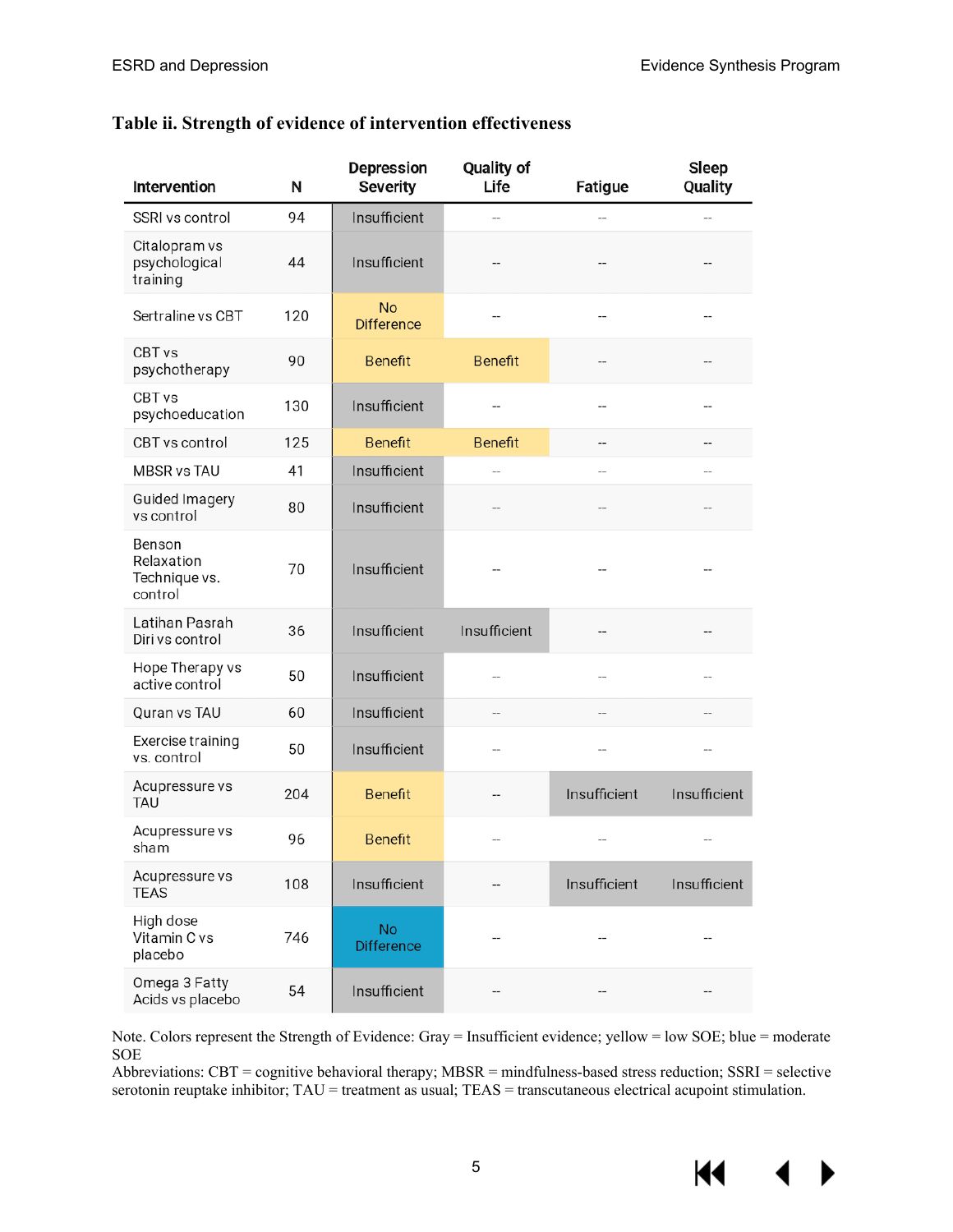#### **Key Question 4. In patients with ESRD and depression, what are the potential harms of screening and treatment?**

Five pharmacological trials reported adverse events. In trials of sertraline, withdrawal due to AEs and nausea were more frequently in participants who received sertraline versus placebo. However, frequency and severity were similar to the general population. Withdrawals due to AEs were also reported in a study of high-dose Vitamin D3.

#### **Key Question 5. Do the benefits or harms of screening differ by subpopulations?**

One study compared the BDI-II administered on- versus off-dialysis. Agreement was generally high, particularly among depressed participants. However, among non-depressed participants, somatic symptom scores and overall BDI-II scores were higher when assessed on dialysis.

#### **Key Question 6. Do the benefits or harms of treatment differ by subpopulations?**

Three trials examined differences in the benefits or harms of interventions for the treatment of depression in patients with ESRD by subpopulation. Findings suggest no difference in the effect of high-dose Vitamin D3 or omega-3 fatty acids by demographic characteristics. Participants with vascular depression receiving high-dose Vitamin D3 reported significantly greater symptom reduction than those with MDD. Finally, among participants receiving CBT, symptom reduction was greater for those who received the intervention immediately versus the waitlist control.

## **CONCLUSION**

There is limited research evaluating the diagnostic accuracy of most screening tools for depression in patients with ESRD, and the existing studies may not be generalizable to patients in the US and Veterans receiving care in VHA settings. Screening and intervention studies suffer from limitations related to methodological quality or reporting. In adults with ESRD, the BDI-II with a cutoff of ≥16 provides a good balance of sensitivity and specificity. More research is needed to support the use of other tools. We found low-strength evidence that sertraline and CBT provide benefit for depressive symptoms, and do not differ significantly from each other. There is low-strength evidence that CBT is more effective than psychotherapy or placebo for depressive symptoms and quality of life, low-strength evidence that acupressure is more effective for reducing depression than sham or usual care, and moderate-strength evidence that high dose vitamin D3 is ineffective. Although our ability to form conclusions about the effectiveness of interventions for depression in patients with ESRD is limited, it is important to note that across studies within-group improvements were common, despite insignificant differences between groups, suggesting that treatment generally may be better than no treatment in this population. More research is needed.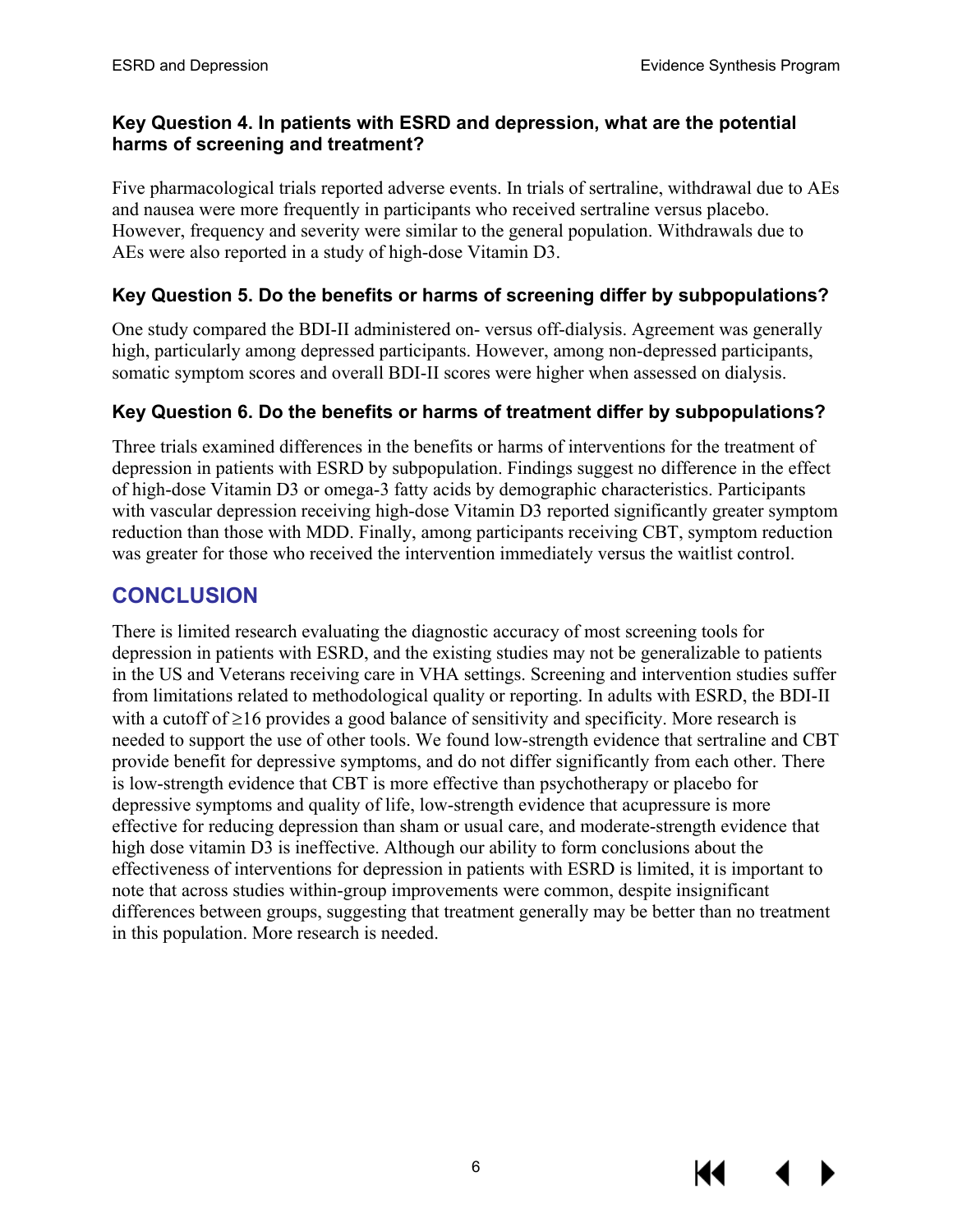$M \rightarrow$ 

# **ABBREVIATIONS TABLE**

| <b>Abbreviation</b> | Term                                                                                |
|---------------------|-------------------------------------------------------------------------------------|
| <b>AE</b>           | Adverse event                                                                       |
| AKI                 | Acute kidney injury                                                                 |
| <b>BDI</b>          | <b>Beck Depression Inventory</b>                                                    |
| <b>BDI-II</b>       | <b>Beck Depression Inventory-II</b>                                                 |
| <b>BDI-FS</b>       | <b>Beck Depression Inventory-Fast Screen</b>                                        |
| <b>BP</b>           | <b>Blood pressure</b>                                                               |
| <b>BRT</b>          | <b>Benson Relaxation Technique</b>                                                  |
| CA                  | California                                                                          |
| <b>CBT</b>          | <b>Cognitive Behavioral Therapy</b>                                                 |
| <b>CDI</b>          | <b>Cognitive Depression Index</b>                                                   |
| <b>CDSR</b>         | Cochrane Database of Systematic Reviews                                             |
| CES-D               | Center for Epidemiologic Studies Depression Scale                                   |
| CI                  | Confidence interval                                                                 |
| <b>CKD</b>          | Chronic Kidney Disease                                                              |
| <b>CMS</b>          | <b>Centers for Medicare and Medicaid Services</b>                                   |
| <b>COPD</b>         | <b>Chronic Obstructive Pulmonary Disease</b>                                        |
| <b>CVD</b>          | Cardiovascular disease                                                              |
| <b>DASS</b>         | Depression, Anxiety, and Stress Scale                                               |
| <b>DBP</b>          | Diastolic blood pressure                                                            |
| DI-MHD              | Depression Inventory - Maintenance Hemodialysis                                     |
| DM                  | <b>Diabetes Mellitus</b>                                                            |
| <b>EBM</b>          | Evidence-based Medicine                                                             |
| ED                  | <b>Emergency department</b>                                                         |
| <b>EPC</b>          | <b>Evidence-based Practice Center</b>                                               |
| <b>ESAS</b>         | <b>Edmonton Symptom Assessment Scale</b>                                            |
| <b>ESP</b>          | Evidence Synthesis Program                                                          |
| <b>ESRD</b>         | <b>End-stage Renal Disease</b>                                                      |
| ET                  | Exercise training                                                                   |
| <b>FLU</b>          | Fluoxetine                                                                          |
| <b>GDS-15</b>       | <b>Geriatric Depression Scale-15</b>                                                |
| <b>HADS</b>         | <b>Hospital Anxiety and Depression Scale</b>                                        |
| Ham-D               | <b>Hamilton Depression Rating Scale</b>                                             |
| HD                  | Hemodialysis                                                                        |
| <b>HR</b>           | Heartrate                                                                           |
| <b>HRV</b>          | Heartrate variability                                                               |
| <b>HS</b>           | High school                                                                         |
| <b>ICD-10</b>       | International Statistical Classification of Diseases and Related Health Problems-10 |
| KDQOL-SF 36         | Kidney Disease Quality of Life-Short Form 36                                        |
| KQ                  | <b>Key Question</b>                                                                 |
| <b>LPD</b>          | Latihan Pasrah Diri                                                                 |

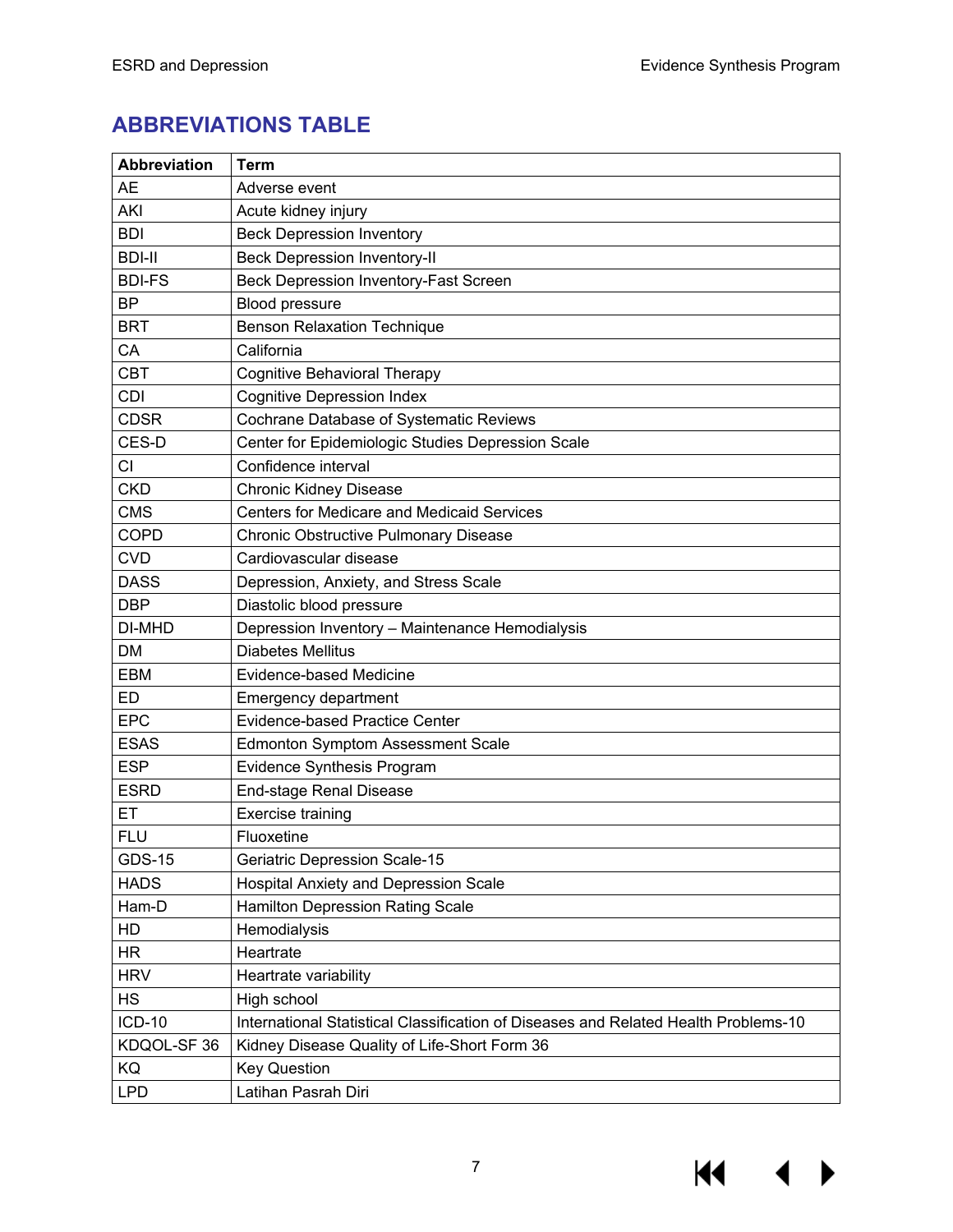$M \rightarrow$ 

| <b>MA</b>        | Meta-analysis                                                                       |  |  |
|------------------|-------------------------------------------------------------------------------------|--|--|
| <b>MADRS</b>     | Montgomery-Åsberg Depression Rating Scale                                           |  |  |
| <b>MAOI</b>      | Monoamine oxidase inhibitor                                                         |  |  |
| <b>MBSR</b>      | Mindfulness-based Stress Reduction                                                  |  |  |
| <b>MD</b>        | Mean difference                                                                     |  |  |
| <b>MDD</b>       | Major depressive disorder                                                           |  |  |
| MHI <sub>5</sub> | Mental Health Inventory 5                                                           |  |  |
| <b>MINI</b>      | Mini International Neuropsychiatric Interview                                       |  |  |
| <b>MMSE</b>      | Mini-Mental Status Examination                                                      |  |  |
| <b>MX</b>        | Mexico                                                                              |  |  |
| <b>NM</b>        | <b>New Mexico</b>                                                                   |  |  |
| <b>NR</b>        | Not reported                                                                        |  |  |
| <b>NRCT</b>      | Non-randomized controlled trial                                                     |  |  |
| <b>NS</b>        | Not significant                                                                     |  |  |
| <b>NY</b>        | New York                                                                            |  |  |
| OPCC&CT          | Office of Patient Centered Care and Cultural Transformation                         |  |  |
| <b>OR</b>        | Oregon                                                                              |  |  |
| P                | P-value                                                                             |  |  |
| P <sub>4</sub> P | Pay-for-performance                                                                 |  |  |
| <b>PBO</b>       | Placebo                                                                             |  |  |
| <b>PCP</b>       | Primary care provider                                                               |  |  |
| PD               | Peritoneal dialysis                                                                 |  |  |
| <b>PFS</b>       | <b>Piper Fatigue Scale</b>                                                          |  |  |
| PHQ-9            | Patient Health Questionnaire-9                                                      |  |  |
| <b>PICOTS</b>    | Population, interventions, comparators, outcomes, timing, setting, and study design |  |  |
| <b>PLC</b>       | Profile of Quality of Life in the Chronically III                                   |  |  |
| <b>PSE</b>       | Psychoeducation                                                                     |  |  |
| <b>PSQI</b>      | Pittsburgh Sleep Quality Index                                                      |  |  |
| pts              | Participants                                                                        |  |  |
| QIDS-C           | Quick Inventory of Depressive Symptomatology - Clinician                            |  |  |
| QIP              | <b>Quality Incentive Program</b>                                                    |  |  |
| QOL              | Quality of Life                                                                     |  |  |
| <b>QUADAS</b>    | Tool for the Quality Assessment of Diagnostic Accuracy Studies                      |  |  |
| <b>RCT</b>       | Randomized controlled trial                                                         |  |  |
| <b>RR</b>        | Relative risk                                                                       |  |  |
| <b>SAE</b>       | Serious adverse event                                                               |  |  |
| <b>SBP</b>       | Systolic blood pressure                                                             |  |  |
| SCID-I           | The Structured Clinical Interview for DSM-IV Axis I Disorders                       |  |  |
| <b>SE</b>        | Standard error                                                                      |  |  |
| <b>SERT</b>      | Sertraline                                                                          |  |  |
| <b>SMD</b>       | Standard mean difference                                                            |  |  |
| <b>SOE</b>       | Strength of evidence                                                                |  |  |
| <b>SR</b>        | Systematic review                                                                   |  |  |